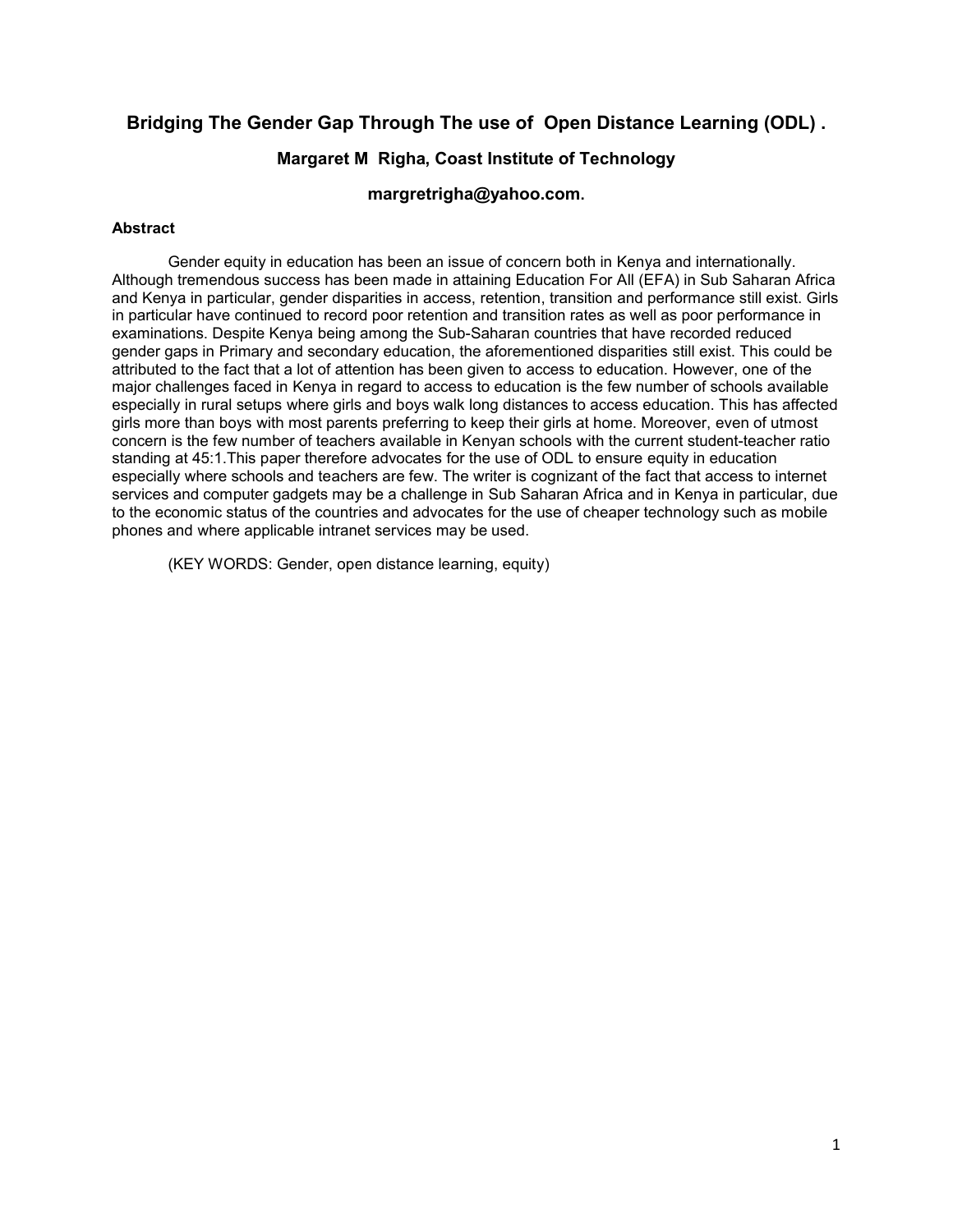# **BACKGROUND AND LITERATURE REVIEW**

ODL refers to the use of telecommunication to provide or enhance learning .It is also the use of the internet, teleconferencing and related means to achieve an extended classroom or learning experience. The United States distance learning association defines it as the acquisition of knowledge and skills through mediated instruction and information encompassing all technologies and all forms of learning at a distance. The commonwealth of learning isolates particular features that characterize ODL. These include the separation of teacher and learner in time and or space, presence of an agency of accreditation, use of media such as print, radio, television video and audio cassettes and other types of distance learning, presence of learner and tutor interaction and the possibility of face to face meetings for tutorials. The open distance methods of learning include correspondence education, home study, independent study; technology mediated education, flexible education and distributed education (Pityana, 2009).

ODL has increasingly gained popularity as a mode of learning across the globe. This is due to the rising demand for education, the need for continuous professional development and the overstretched residential facilities in learning institutions. ODL in Africa came in 1946 with the establishment of the University of South Africa (UNISA) as the first open and distance learning institution in Africa that was providing correspondence education (Wikipedia 2011).Thereafter, most countries adopted the use of ODL after realizing its usefulness in addressing the demands for education.

In Kenya, distance learning is being promoted so as to meet the Millenium Development goals as well as the vision 2030 (MOEST, 2008). Government initiatives to institute a policy framework to guide the use of ODL in Kenya has been realized through the Act of Parliament in 1966 which saw the establishment of the Board of Adult Education. This was then followed by a number of commissions with the latest being the sessional paper no 1 of 2005 which recommended the establishment of an open university. Moreover, the government introduced the ICT policy in the year 2006 as a way of ensuring the use of ICT to spur development. ICT is perceived to be an important factor in ODL implementation especially e-learning as a vital mode in ODL implementation. The government is also aware of the importance of ICT in ensuring sustainable economic development, imparting knowledge and skill, promoting quality education as well as in ensuring access to education especially in e-learning and distance education. To demonstrate the important role that ICT plays in addressing equity issues in education Kiilu (2012) observes the following

ICT plays a role in addressing access and equity issues in that it is a powerful tool which has the potential to transform the educational opportunities and life chances of many students including those excluded by their special circumstances and special educational needs thereby reducing discriminatory communication patterns based on physical and social cues such as gender, race, socio-economic patterns and physical features.(p.143).

E-learning is an important mode of learning that ensures the success of ODL. The initial initiative to introduce e-learning in schools in Kenya was introduced by NEPAD whose main aim was to promote equity, access and quality in provision of education in both primary and secondary schools. However, lack of adequate ICT facilities in schools have limited the implementation of ODL. Other available ICT facilities such as the mobile phone, the radio and video devices have not been fully utilized in teaching and learning. These devices can be very instrumental in sharing knowledge especially where the computers and internet are limited. For example a training programme for training teachers and school leaders along the Kenyan Coast designed by the Aga Khan University has successfully utilized the use of mobile phones to interact with teachers even in the most remote parts. This in essence implies that through the use of such technologies knowledge sharing is possible. Indeed if flexible learning approaches advocated for by Commonwealth of Learning are adopted then these devices can help to overcome the challenges.

Despite the benefits of ODL, research (Juma, 2003;Pityana, 2009) shows that ODL remains a challenge in Kenyan learning institutions and especially the lower levels of learning . The reasons for this situation are the lack of qualified personnel to design programmes for ODL, lack of or reliable internet facilities, ICT infrastructural challenges, lack of proper policies on ODL, underutilization of ICT to facilitate learning and belief that face to face interactions provide the best forms of learning (ibid). As a relatively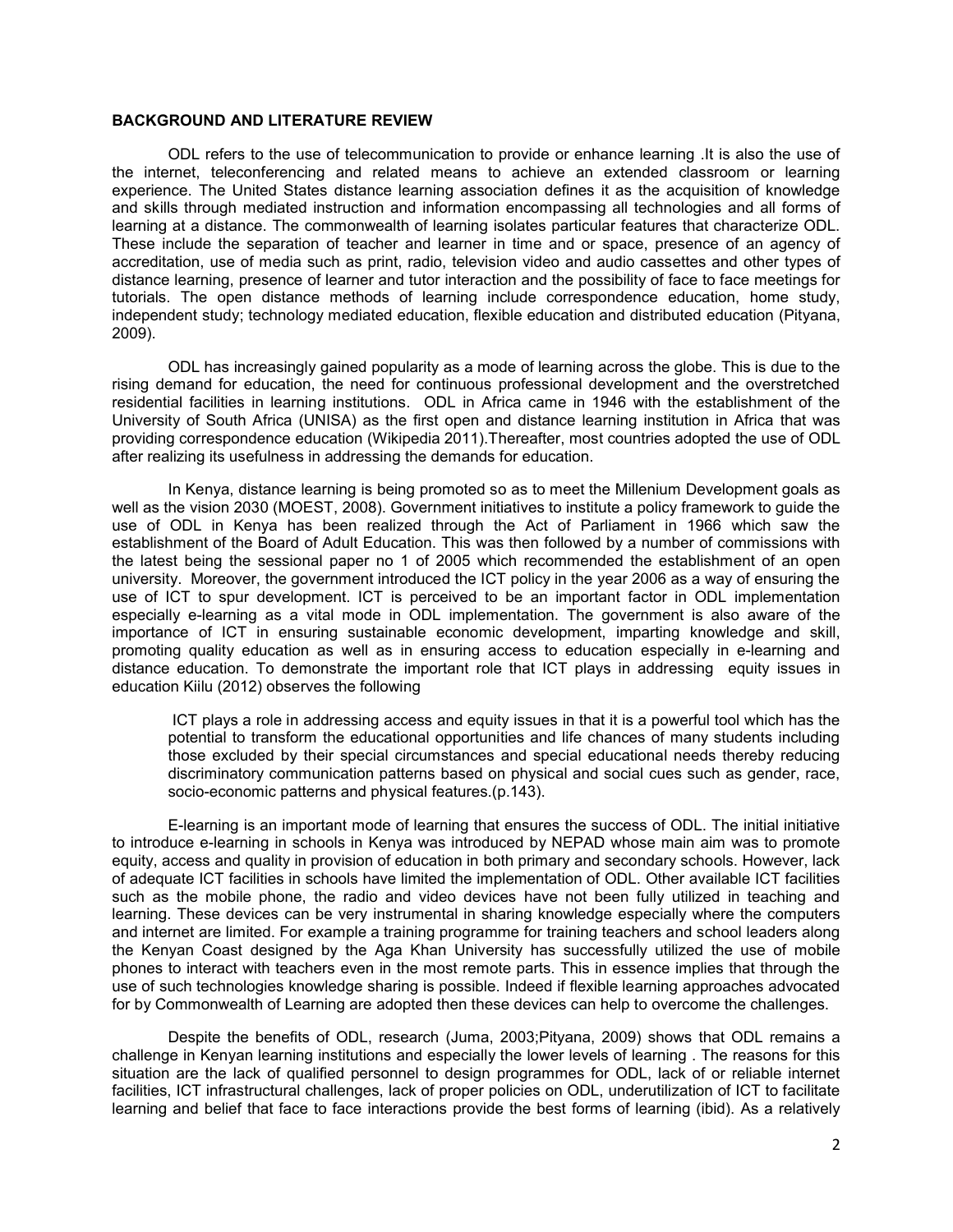new concept in Kenya, ODL has not been fully exploited due to lack of a clear policy framework to guide its implementation. Indeed studies (Maritim, 2009 & Nyerere, Grevinir & Mse, 2012) show that most ODL programmes are run in an ad hoc manner with no clear policy guidelines. Despite these challenges, the benefits of ODL cannot be underestimated.

#### **ROLE OF ODL IN EDUCATION**

The use of ODL in learning has tremendously increased due to a number of reasons. As mentioned earlier, ODL provides a cheap and accessible method of learning (Maritim, 2009). Thus it provides an alternative to the more expensive traditional face to face learning modes. Moreover, ODL provides a flexible learning mode that gives the learners an opportunity to choose the time and place convenient for them to learn. This flexibility has enabled people who traditionally were constrained by time to acquire education. For instance ODL has widened opportunities for women by making education accessible to them within the comfort of their homes (Nyerere, Grevenir & Mse (2012).

The traditional learning classroom modes of learning have also been criticized for allowing minimal participation by learners (Thakrar & Zinn 2009). However ODL allows learners to take responsibility for their own learning by ensuring their active involvement (Maritim, 2009). This is important in developing critical thinking skills and enhancing better understanding of concepts (Solveberg & Rismark, 2012) through interactive discussions with the facilitators as well as their peers. As mentioned earlier, the introduction of Free Primary Education (FPE) and free tuition for secondary schools in Kenya saw the teacher student ratio rise to 45:1(MOEST, 2005). In some regions, a single teacher teaches upto one hundred students. This has limited teacher-student interactions as well as reduced the frequency of feedback given to learners. A case in point is where a student attends classes for a whole term and work done in class is never marked. This disadvantages the learner because he/she is denied access to feedback which is paramount to learning. ODL programmes can be designed to provide learners with answers to questions or even an opportunity for the learners to critique one another hence provide a source of feedback (Kiilu 2012). ODL also provides learners with an opportunity to direct and take charge of their learning without depending on instructors to do so (Maritim, 2009). This helps to address the issue of shortage of teachers as well as ensure quality learning.

Lack of enough teaching personnel in schools, the reduced government allocations to institutions of higher learning and the increasing demands for education has also necessitated the use of ODL in learning (Juma, 2003). It is therefore evident that if properly implemented, ODL plays a vital role in addressing the challenges faced by institutions of learning today

Although critiques of E-learning, argue that is an expensive undertaking, the benefits far much outweigh the shortcomings. Moreover, ICT experts suggest that the cost of ICT can be reduced by expanding the bandwidth to reduce internet costs hence making it even cheaper (Banks, 2008). Moreover, currently the use of mobile phones has provided a solution to people in areas where they cannot access the internet. Indeed mobile phone internet access is far much cheaper as compared to the computer internet access (Solveberg,& Rismark, (2012) & Banks, (2008**)**. Mobile learning devices also provide social learning through communication and text reminders (Alexander 2004). Actually face to face learning can also be expensive if the actual costing of the number of hours a teacher interacts with learners is calculated. For example a study conducted in Korea showed that e learning is cheaper than face to face learning (Thakrar & Zinn, 2009)

#### **GENDER INEQUALITIES IN EDUCATION**

Gender inequalities have remained an issue of concern both globally and in Kenya. These inequalities are manifested in the opportunities given to men and women in schooling, leadership and employment (Colcough, Samarai, Rose & Tembon, 2003, Amunga et al.2010). These inequalities have been more pronounced in education especially in terms of access to education with many girls unable to access education due to traditional attitudes about girls' and women's abilities, the opportunity cost of sending girls to school as well as the expected returns for educating sons and daughters (ibid).

Although a lot of progress has been made in Kenya in ensuring access to education for boys and girls, a lot of disparities interns of access, performance and transition also exist. Notably, girls in rural set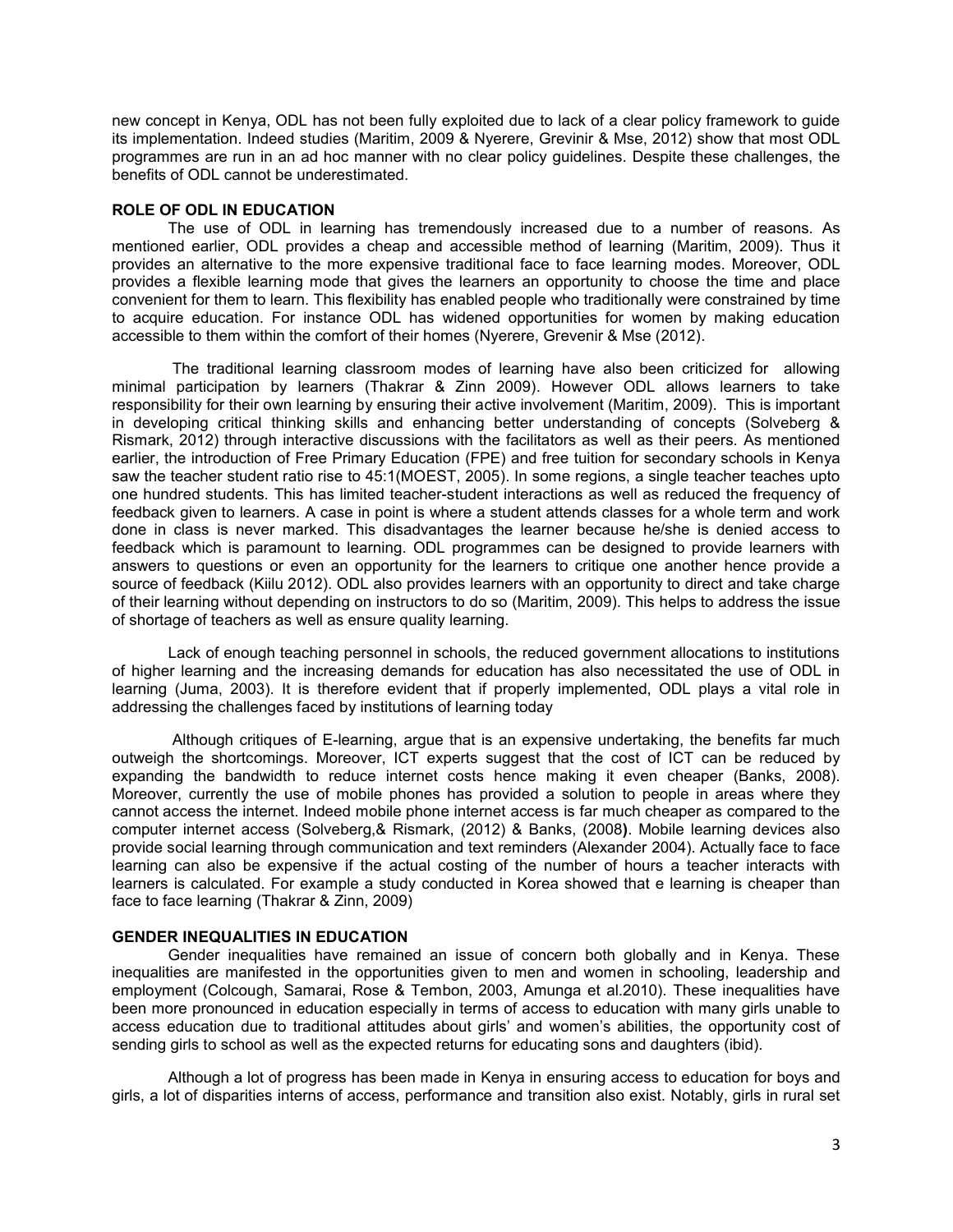ups in some regions have been unable to access education due to economic, geographical and sociocultural factors (Bifwoli,2009, Amunga et al 2010). Girls have continually been marginalized when it comes to education with most parents preferring to take boys to school especially when resources are limited (Righa, 2012; Mirembe and Davies 2001). In some cases girls are married off to provide money to educate the boys (ibid). In some communities, girls have been denied the opportunity to interact with boys due to cultural belief that they may become pregnant in the process (Bendera 1999; Bifwoli, 2009 & Halai, 2011).

Studies (Aikman,Unterhalter & Challender, 2005; Baker&Wiseman,2005 Mlama, Marema, Murage, Wagah, & Washika , (2005) on gender issues also show that the curriculum in education in a way favours the boys more than the girls. Girls in some situations have been denied the freedom the subjects they would wish to study on the pretext that the subjects are poorly performed by girls ( Mwingi 2008;Amunga, Musasio & Maiyo, 2010). Girls seem to be favored by more interactive methods of learning (Mlama, et al. (2005) which unfortunately lack in most of our curriculum. These authors attribute girls' poor performance to the gender irresponsive methods of learning. Moreover, parents believe that taking girls to school exposes them to risks of pregnancy and hence prefer to keep them at home instead. This is especially where girls have to walk long distances to school. (ibid)

Generally studies (Amunga et al., 2010; Bendera 1999& Righa 2011) show that girls drop out of school more than boys due out to teenage pregnancies, gender violence, gender insensitive curriculum and lack of sanitary facilities in schools that make it difficult for girls to cope with the challenges of puberty. Righa (2011) and Unterhalter (2010) observe that where sanitary facilities in schools are wanting, girls prefer to stay at home during menstruation. Moreover, many girls remain at home to look at their siblings as well as to perform household chores. This denies them an opportunity to engage in learning.

It was as a result of these inequalities that global trends such as the world declaration on Education for All (1990), the Beijing Platform for Action (1995), the Dakar framework for Action (2000) were adopted to prioritize education for women and girls. Later, the Millennium Development Goals were developed with goal two and three explicitly addressing gender equality. Goal two specifically aims at ensuring that by 2015 all boys and girls of school going age will be in a position to complete a full course of primary schooling. This closely relates with goal three which aims at eliminating gender disparities in primary and secondary education preferably by 2005 and at all levels by 2015. Indeed if Kenya is to achieve gender equality by 2015, then all forms of inequalities experienced in schools have to be adequately addressed. Moreover, women's contribution to development cannot be underscored. For a country like Kenya whose majority of the population comprises of women, the need to equip women with skills and knowledge to enable them contribute to development is key to achieving significant development.

Although statistics indicate that girls access to education has greatly improved over the years, girls still continue to face challenges when it comes to acquiring quality education (Amunga et al, 2009; World bank 2008 & Unterhalter, et al.2010).

#### **ROLE OF ODL IN ENSURING EQUITY**

Women interaction with men is limited in some cultures where women are only allowed to have face to face interactions with close members of the family (Mlama, 2005;Qureshi, Pirzado & Nasim , 2007 & Chege & Sifuna, 2006). In such a case, ODL provides an opportunity for women to interact with men in space. (Kiilu, 2012)This is especially so where the use of telephone, radio, television and internet allow men and women interactions without being in the same space.

Moreover, digital tools used in ODL provide opportunities for collaboration, engagement and interaction hence facilitating better understanding of content by learners. Studies (Mlama et al., 2005; Tembon, 2008) indicate that girls are favored by interactive methods of learning which encourage them to participate fully in learning. This will ensure that the persistent disparities in performance are addressed.

In traditional face to face classrooms, teachers have been known to perpetuate gender inequalities by employing teaching methodologies that do not give boys and girls an equal opportunity to participate (Aikman, Unterhalter, & Challender, 2005 ; Tembon, 2008 & Anditi, 2012).The use of ODL in this case will provide learners with an equal opportunity to participate and interact with one in space without either of them being limited. The use of gender responsive interactive learning methods such as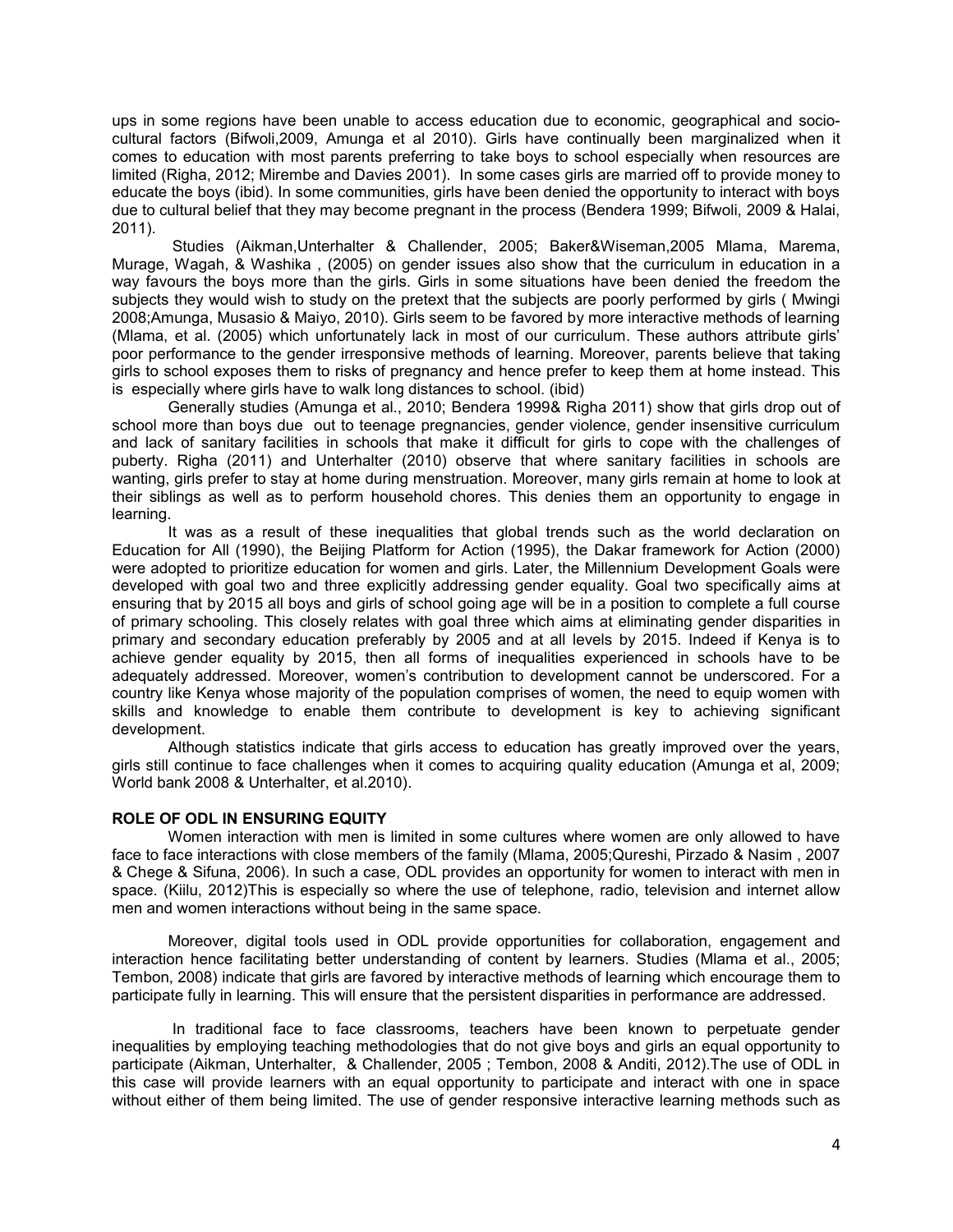open forum discussions, video-conferencing and short text messaging provided by ODL will to a greater extent promote equity in learning as well as promote their performance.

Studies (Righa, 2011; Mirembe and Davis, 2005) also indicate that girls perform poorly in examinations due to frequent absenteeism. The high rates of absenteeism amongst girls has been caused by fear to interact with other students during menstruation, early pregnancies, performance of household chores in the absence of parents and school environments that are not gender friendly (ibid). Indeed the problem of gender irresponsive learning environment is addressed in ODL where interaction with the physical learning environment is limited. Moreover, the flexible nature of ODL provides girls with an opportunity to learn from any place and time. This implies that although they may be unable to attend formal classroom learning, these girls may still acquire knowledge at home.

Girls have been marginalized especially where financial constraints are experienced with most parents preferring to take boys to schools while girls are left at home to do house hold chores (Kariuki 2007; Elimu Yetu Coalition, 2005 & Bifwoli2009). ODL provides an accessible means of acquiring knowledge that is relatively affordable. This is unlike the formal schooling where students may be required to pay extra costs of tuition, and boarding facilities.

#### **WAY FORWARD**

ODL can provide an effective means of addressing the gender inequalities that face girls in our educational system. This will, ensure that both girls and boys contribute positively to national development.

A number of issues need to be addressed to ensure that Kenya and other countries benefit from ODL. These include proper ODL policy institutionalization and regulation to guide the successful implementation of ODL programmes.

The use of cheaper technology mediated modes of communication such as the mobile phones, cassettes and videos (m-learning) among teachers and instructors will also promote better learning and hence improve the quality and benefits of ODL.

Gender issues are prevalent in lower levels of learning such as secondary schools and primary schools. Currently in Kenya, the use of ODL is being implemented at college and university levels. This paper therefore advocates for the extension of ODL to help address some of these issues discussed in this paper.

# **CONCLUSION**

This paper has a provided a background of ODL in Kenya as well as the role that ODL plays in education in general. The current equity issues and the role that ODL plays in addressing these issues have also been discussed. This paper advocates for the extension of ODL programmes to lower levels of learning to ensure the realization of its benefits because as discussed earlier gender issues are more prominent at these levels.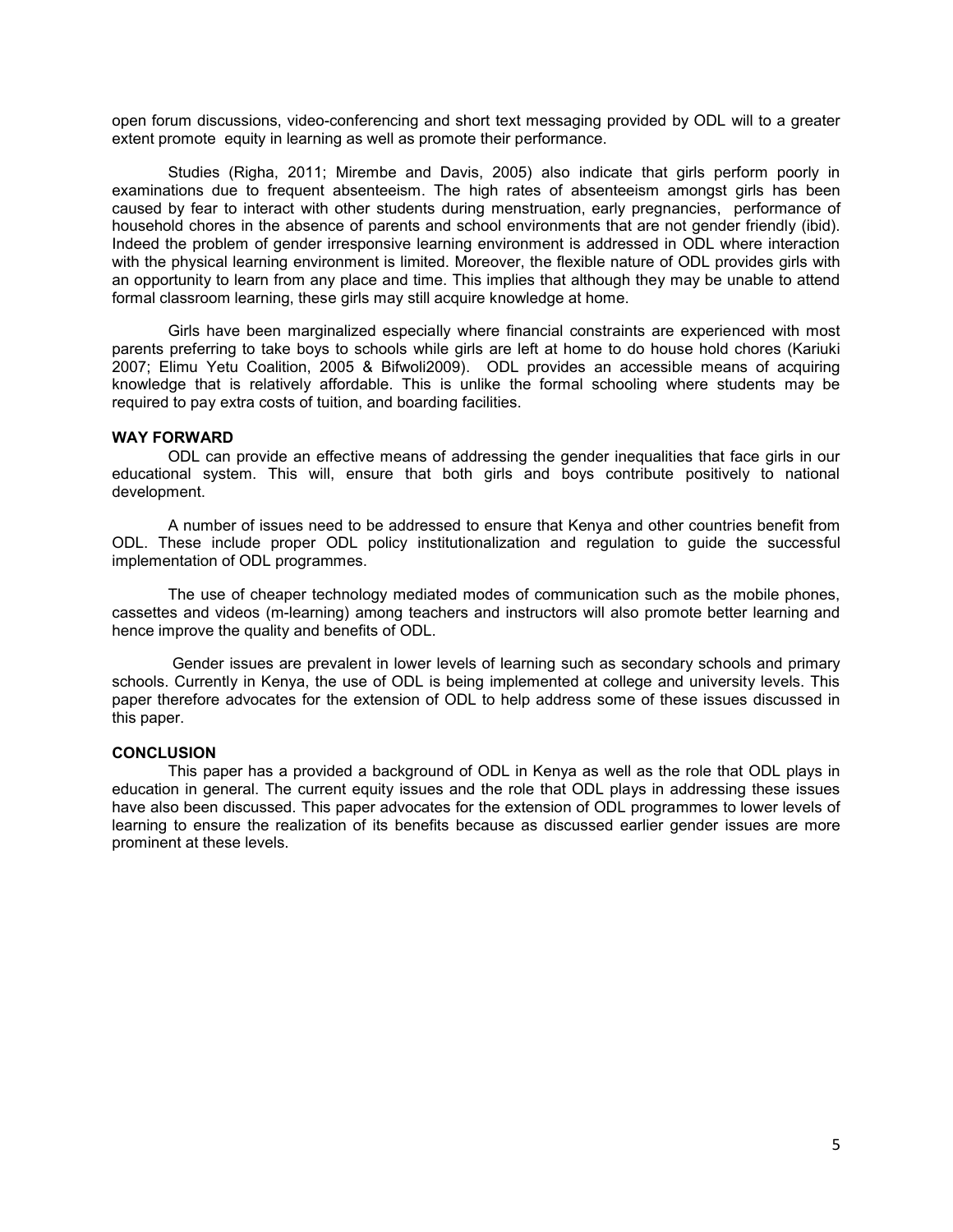#### **REFERENCES**

Aikman, S., Unterhalter, E., & Challender, C. (2005). The education MDGs: Achieving

gender equality through curriculum and pedagogy change. *Gender and Development, 13* (1*),* 44-55.

- Alexander, B.(2004). Going nomadic: Mobile learning in Higher Education. *Educause*. *Review,39*(5).28- 35
- Anditi, C.(2010). *Using render-responsive pedagogy to address gender issues: The case of a public secondary school in Kenya*. Unpublished masters dissertation, Aga Khan University Institute of Educational Development Eastern Africa.
- Amunga, J., Musasia. M., & Maiyo, J. (2010). Gender and regional disparities in enrolment and academic achievement in Kenya: Implications for educational planning. *Problems of Education in the 21st Century, 23*(2*)*, 10-18.
- Banks, K. (2008).Mobile learning in developing countries: Present realities and future possibilities. In S. Hirtz & D.M.Harper (Eds), *Education for a digital world: Advice, Guidelines and effective practice around the globe* (pp 51-56).
- Bendera, S. (1999). Promoting education for girls in Tanzania. In C. Heward & S. Bunwaree (Eds.), *Gender, education and development: Beyond access to empowerment ,(*pp.117-132). London: Zed Books.
- Bifwoli, A. (2009). *Socio-cultural factors that hinder girls' education*. Unpublished masters' thesis, Catholic University of Eastern Africa, Kenya.
- Chege, F., & Sifuna, D. (2006). *Girls'and womens' education in Kenya. Gender perspectives and trends.* UNESCO.
- Colclough, C., Samarai, S., Rose, P., & Tembon, M. (2003). *Achieving schooling for all in Africa: Costs, Commitment and gender*. Burlington: Ashgate Publishing Company.
- Elimu Yetu Coalition, (2005). Challenges of educating girls in Kenya. In E. Unterhalter & S. Aikman, (Eds.), *Beyond access :Transforming policy and practice for gender equality in education*  (pp.106-127). Cowley: Oxfam.
- Halai, A. (2010). Equality or Equity? Gender awareness issues in secondary schools in Pakistan. *International Journal of Educational Development*, 44-49.
- Halai, A. (2007). Boys are better mathematicians: Gender issues in Mathematics classrooms in Pakistan. In R. Qureshi & J. Rarieya (Eds.), *Gender and education in Pakistan (*PP.109-125*).* Pakistan: Oxford.
- Juma, M.N. (2003). *The establishment of higher education and distance learning knowledge base for decision makers in Kenya*. Nairobi: Kenya.
- Kariuki, W. (2006). "She is a woman after all."Patriarchy and female educational leadership in Kenya. *Postamble*, 2 (2), 65-74.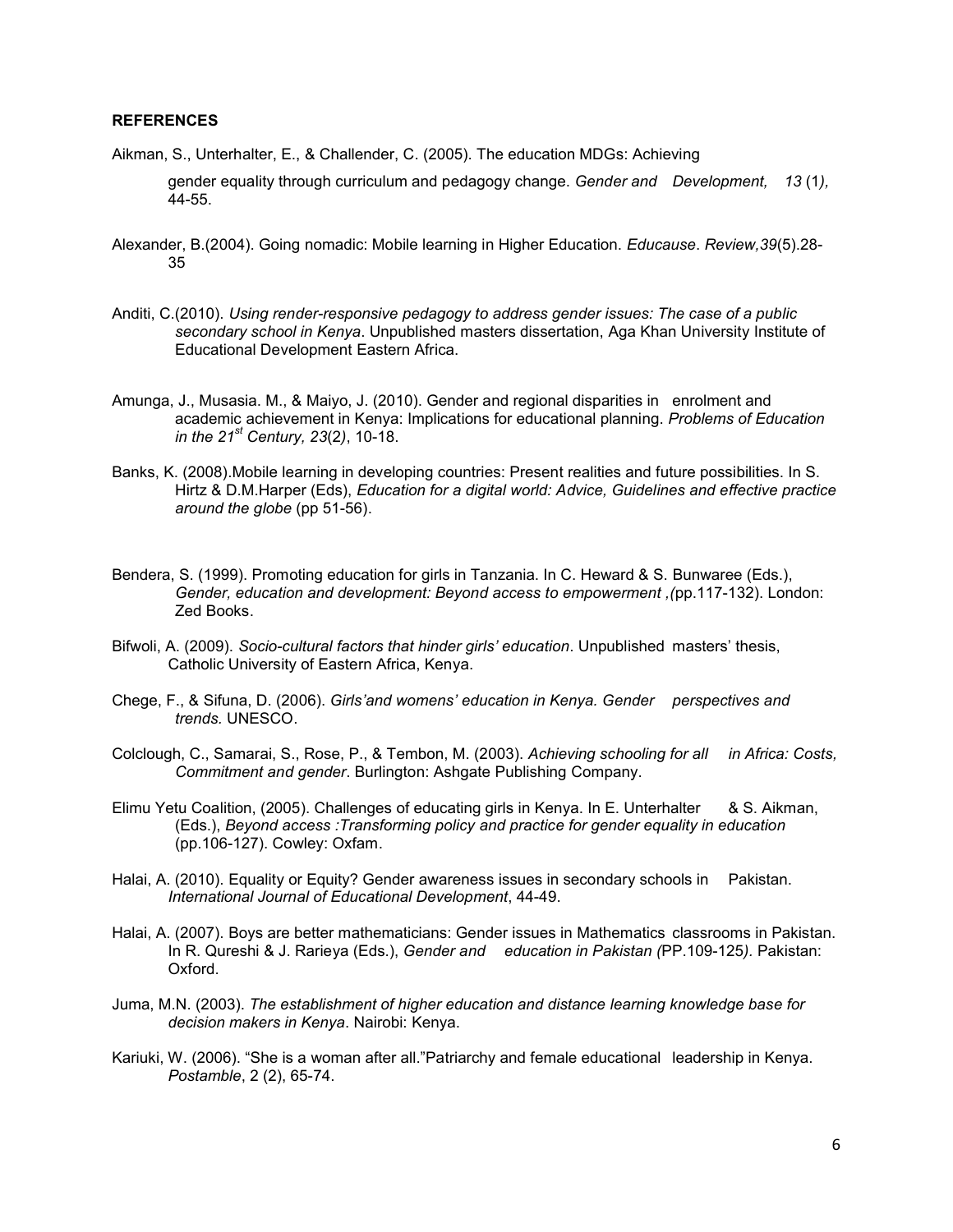- Kiilu (2012). An e-learning approach to secondary school education: E-readiness implications in Kenya. *Journal of Education and Practice 3*(16), 142-148
- Maritim, E. (2009).The distance training mode of training teachers in Kenya: Challenges prospects and suggested policy framework. *Open Learning 24*(3), 241-254
- Mirembe, R., & Davis, L. (2001). Is schooling a risk? Gender, power relations and school culture in Uganda. *Gender and Education, 13 (*4), 401-416.
- Mlama, P., Marema, D., Murage, L., Wagah, M., & Washika , R. (2005). *Gender responsive pedagogy: A teachers' Handbook.* Nairobi: FAWE.
- Mlama, P. (2005, September). *Gender and education for rural people*. Paper presented in a meeting, Addis Ababa.
- MOEST(2010*). Sessional paper no 46 on ICT capacities and capabilities in secondary schools in* Kenya. Nairobi: Government Printers
- MOEST (2005). *Sessional paper no1 of 2005on policy framework for education training and research: Meeting the challenges of education training and research in Kenya in the 21st century. N*airobi: Governemnt Printers.
- MOEST (2008). *Kenya vision 2030 sector plan for science technology and innovation.2008-2010.* Nairobi: Government Printers
- Mwingi, M. (2008). Looking beyond access: A case study of girls' science and technology in Murang'a district, Kenya. In W. C. Kitetu (Ed.), *Gender, Science and Technology. Perspectives for Africa (*pp.89-97*).* Nairobi:CODESIRIA
- Pityana, B. (2009).Open and distance learning in the developing world. *Trends, progress and challenges. Keynote speech at the 2009 23rd ICDE World Conference,* Maastritch, Netherlands

Qureshi, R., Pirzado, P., & Nasim, S. (2007). Schooling in rural Sindh. In R. Qureshi & J. Rarieya (Eds.), *Gender and education in Pakistan (*PP.126-146*).* Pakistan: Oxford.

Rarieya, F.A. (2007). *School leadership in Kenya: The lived realities of women heads of schools. Unpublished doctorate thesis*, Keele university, England.

- Republic of Kenya (2005). *A policy framework for education, training and research: Meeting the challenges of education training and research in Kenya in the 21st century. Nairobi: Government Printers*
- Righa (2011). *The role of school leaders in addressing learner-related gender issues*. The case of a rural public secondary school in Kenya. Deutseland: LAP Publishers
- Solveberg, A. & Rismark, M. (2012). Learning spaces in mobile learning environment. *Active Learning in Higher education, 13*(1), 23-33

Tembon, M. (2008*). Girls'education in the 21st century: Gender equality, empowerment and economic growth.* Washington DC: World Bank.